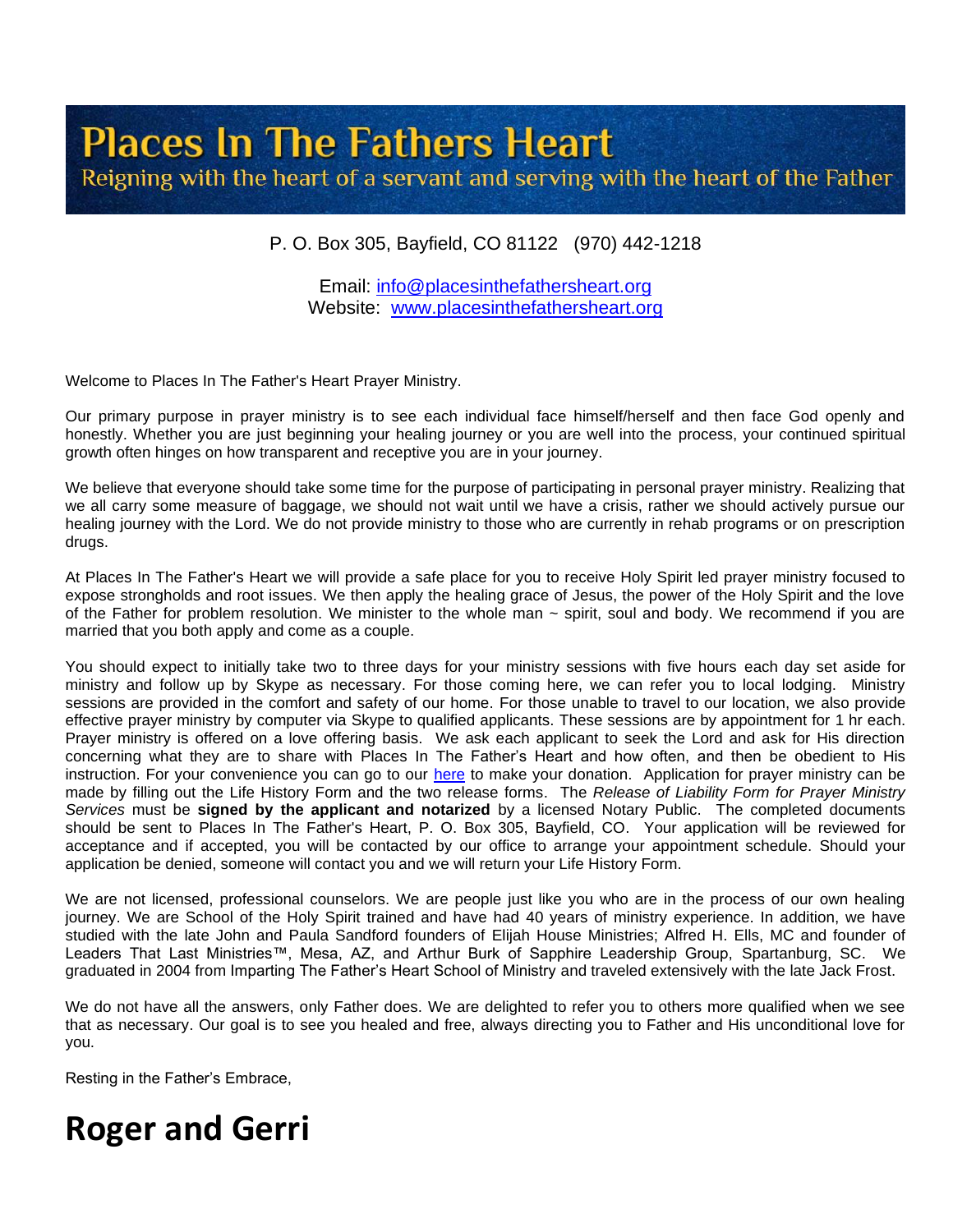## LIFE HISTORY FORM Revised 3/2022

#### **PURPOSE**

The purpose of this life history form is to obtain a comprehensive picture of your background. By completing these questions as fully and accurately as you can, you will facilitate your prayer ministry program. **Please write or print legibly** and use the back side of the sheet for more writing space if necessary. Write "N/A" if the question does not apply to you.

| <b>GENERAL INFORMATION</b>                                                                                                                                                                                                                                        |                     |
|-------------------------------------------------------------------------------------------------------------------------------------------------------------------------------------------------------------------------------------------------------------------|---------------------|
|                                                                                                                                                                                                                                                                   |                     |
|                                                                                                                                                                                                                                                                   |                     |
|                                                                                                                                                                                                                                                                   |                     |
|                                                                                                                                                                                                                                                                   |                     |
| Church Attendance: (circle one) Regular Occasional Never Church you attend: ________________________                                                                                                                                                              |                     |
|                                                                                                                                                                                                                                                                   |                     |
| Marital Status (circle one) Single Engaged Married Remarried<br>How strongly do you want help with your problems? (circle one) Very much Much Moderately Could do without                                                                                         | Divorced<br>Widowed |
| <b>PRESENTING CONCERN</b><br>You can help us save time by explaining in your own words your problem. Please be as specific as possible. A few<br>particular examples of how the problem comes up would be valuable. In your own words, what is the nature of your |                     |
| DEVELOPMENTAL INFORMATION                                                                                                                                                                                                                                         |                     |
|                                                                                                                                                                                                                                                                   |                     |
| Approximately how many times did your family move when you were young?                                                                                                                                                                                            |                     |
| How many times have you moved since you left home? _________ Your age when you left home? _________                                                                                                                                                               |                     |
| Childhood:                                                                                                                                                                                                                                                        |                     |
| Were you a planned child? Yes No Unknown                                                                                                                                                                                                                          |                     |
| Were you the 'right' sex?<br>Yes No<br>Unknown                                                                                                                                                                                                                    |                     |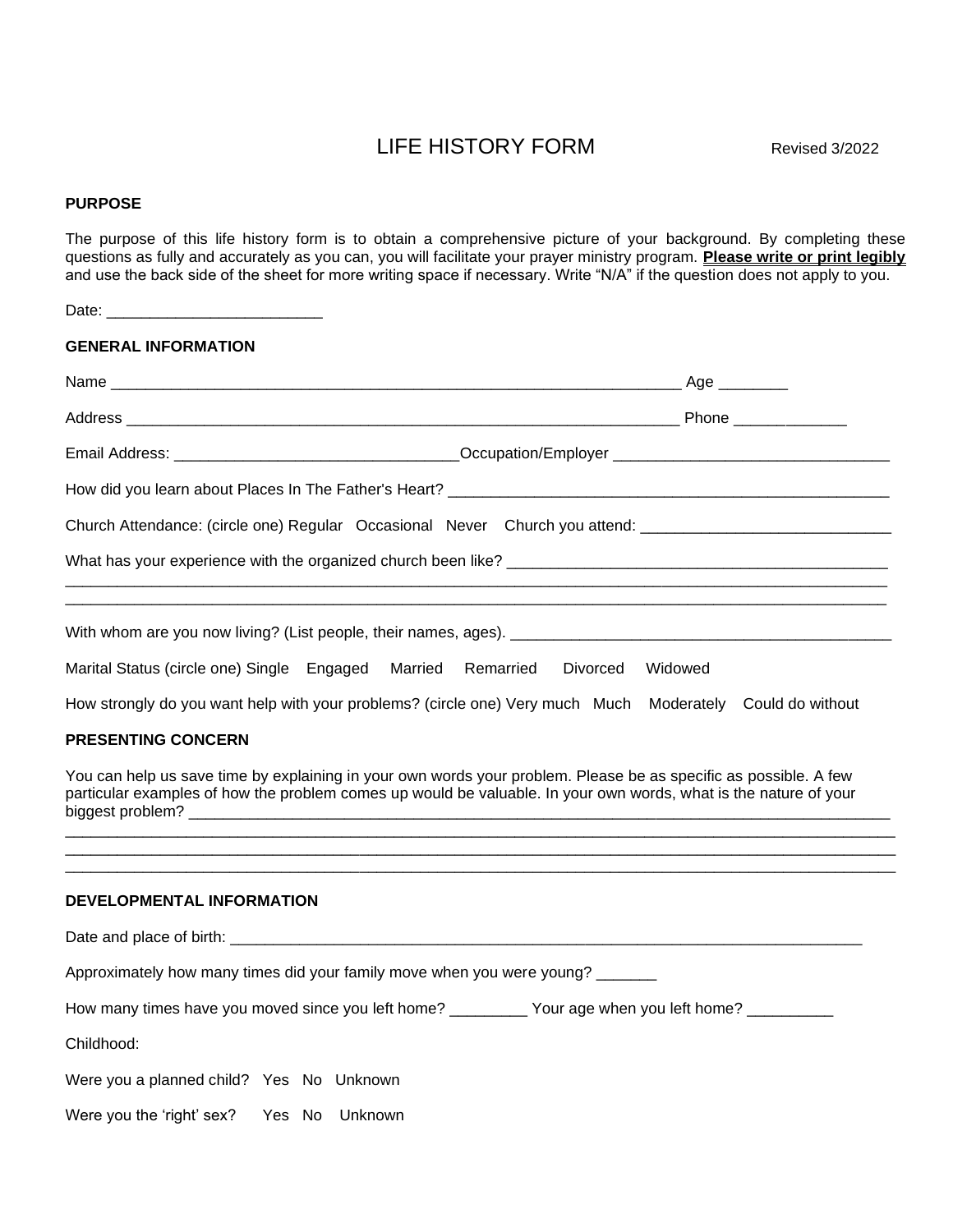| Were you conceived out of wedlock? Yes No Unknown                                                                                                                                                                                                                                                                                                                                                                                                                                                                                            |
|----------------------------------------------------------------------------------------------------------------------------------------------------------------------------------------------------------------------------------------------------------------------------------------------------------------------------------------------------------------------------------------------------------------------------------------------------------------------------------------------------------------------------------------------|
| Were you adopted? Yes No Unknown                                                                                                                                                                                                                                                                                                                                                                                                                                                                                                             |
| Did your mother suffer any trauma during her pregnancy? Yes No Unknown                                                                                                                                                                                                                                                                                                                                                                                                                                                                       |
| Did you have a complicated birth? Yes No Unknown                                                                                                                                                                                                                                                                                                                                                                                                                                                                                             |
| Were you and your mother bonded at birth? Yes No Unknown                                                                                                                                                                                                                                                                                                                                                                                                                                                                                     |
| Were you a breast-fed baby? Yes No Unknown                                                                                                                                                                                                                                                                                                                                                                                                                                                                                                   |
| Were there any fearful or traumatic instances in your childhood? Yes No                                                                                                                                                                                                                                                                                                                                                                                                                                                                      |
|                                                                                                                                                                                                                                                                                                                                                                                                                                                                                                                                              |
| Underline any of the following that apply during your childhood: Night terrors Bed wetting Sleepwalking                                                                                                                                                                                                                                                                                                                                                                                                                                      |
| Thumb sucking Nail biting Stammering Fears Happy childhood Unhappy childhood.                                                                                                                                                                                                                                                                                                                                                                                                                                                                |
| Health:                                                                                                                                                                                                                                                                                                                                                                                                                                                                                                                                      |
|                                                                                                                                                                                                                                                                                                                                                                                                                                                                                                                                              |
|                                                                                                                                                                                                                                                                                                                                                                                                                                                                                                                                              |
|                                                                                                                                                                                                                                                                                                                                                                                                                                                                                                                                              |
|                                                                                                                                                                                                                                                                                                                                                                                                                                                                                                                                              |
|                                                                                                                                                                                                                                                                                                                                                                                                                                                                                                                                              |
|                                                                                                                                                                                                                                                                                                                                                                                                                                                                                                                                              |
| When was the last time you felt well, both physically and emotionally for a fair amount of time?                                                                                                                                                                                                                                                                                                                                                                                                                                             |
| Underline any of the following that apply to you:                                                                                                                                                                                                                                                                                                                                                                                                                                                                                            |
| Headaches Dizziness Fainting spells Palpitations Stomach trouble No appetite Bowel disturbances Fatigue<br>Insomnia Nightmares Take sedatives Alcoholism Feel tense Feel panic Tremors Hormone imbalance Depressed<br>Suicidal ideas Drugs Smoking Unable to relax Sexual problems Unable to have good time Don't like weekends and<br>vacations Overambitious Shy with people Can't make friends Feel lonely Can't make decisions Can't keep a job<br>Inferior feelings Home conditions bad Financial problems Trouble with law enforcement |
| <b>EDUCATION</b>                                                                                                                                                                                                                                                                                                                                                                                                                                                                                                                             |
| Last grade completed: ___________________Degrees________________________Dates ______________________                                                                                                                                                                                                                                                                                                                                                                                                                                         |
|                                                                                                                                                                                                                                                                                                                                                                                                                                                                                                                                              |
| Do you make friends easily? Yes ___ No ___ Do you keep them? Yes ___ No ___<br><b>SEXUAL INFORMATION</b>                                                                                                                                                                                                                                                                                                                                                                                                                                     |

What are/were your parents' attitudes towards sex. (For example, was there sex instruction or discussion in the home?

\_\_\_\_\_\_\_\_\_\_\_\_\_\_\_\_\_\_\_\_\_\_\_\_\_\_\_\_\_\_\_\_\_\_\_\_\_\_\_\_\_\_\_\_\_\_\_\_\_\_\_\_\_\_\_\_\_\_\_\_\_\_\_\_\_\_\_\_\_\_\_\_\_\_\_\_\_\_\_\_\_\_\_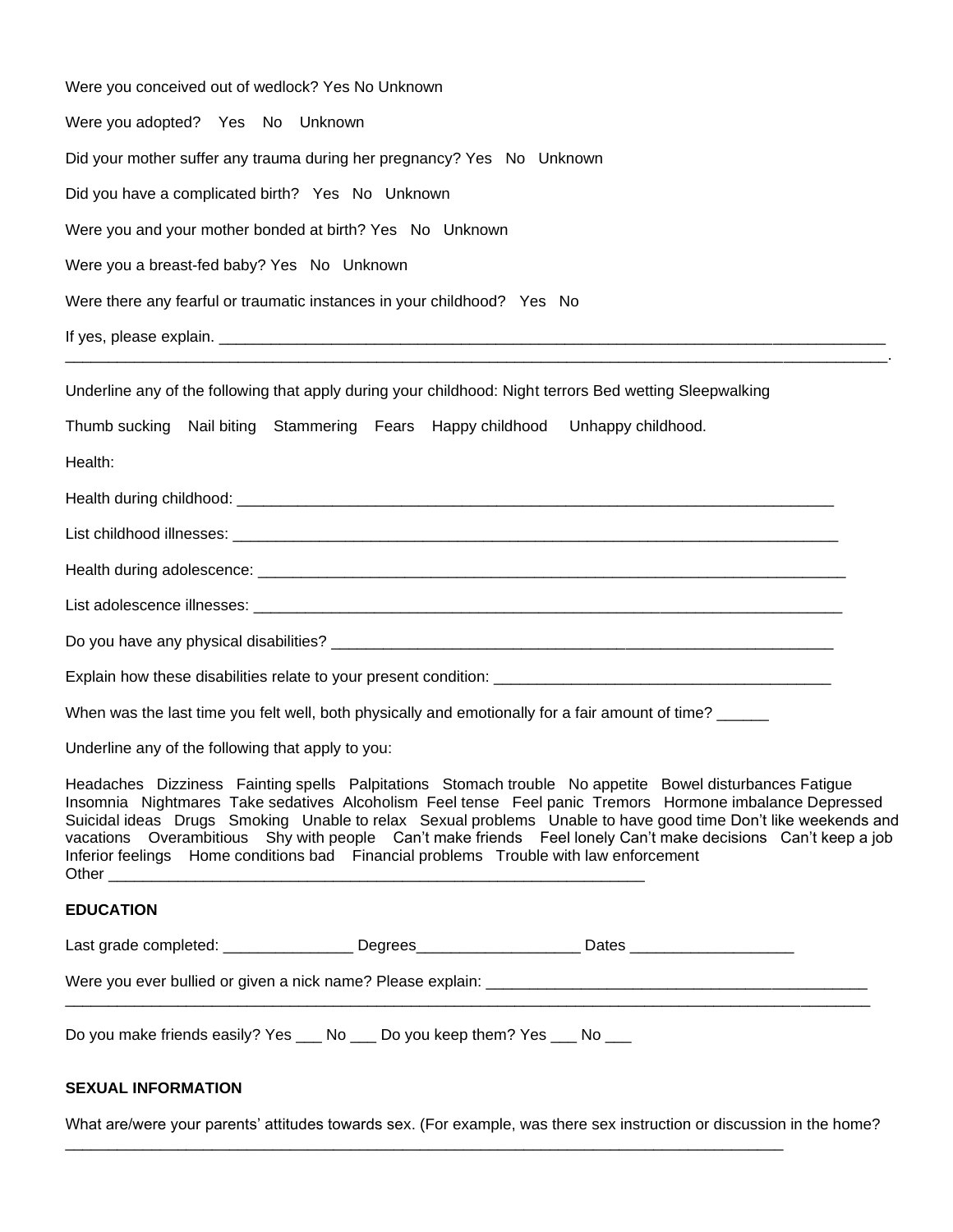When and how did you derive your first knowledge of sex? \_\_\_\_\_\_\_\_\_\_\_\_\_\_\_\_\_\_\_\_\_\_\_\_\_\_\_\_\_\_\_\_\_\_\_\_\_\_\_\_\_\_\_\_\_\_\_\_\_\_\_\_\_\_\_\_\_\_\_\_\_\_\_\_\_\_\_\_\_\_\_\_\_\_\_\_\_\_\_\_\_\_\_\_\_\_\_\_\_\_\_\_\_\_ When did you first become aware of your sexual impulses? Did you ever experience any anxieties or guilt feelings or trauma arising out of masturbation? Yes No If yes, please explain Did you ever experience any anxieties or guilt feelings or trauma arising out of sexual experience with the opposite sex? Yes \_\_\_\_\_\_ No \_\_\_\_\_\_ If yes, please explain\_\_ \_\_\_\_\_\_\_\_\_\_\_\_\_\_\_\_\_\_\_\_\_\_\_\_\_\_\_\_\_\_\_\_\_\_\_\_\_\_\_\_\_\_\_\_\_\_\_\_\_\_\_\_\_\_\_\_\_\_\_\_\_\_\_\_\_\_\_\_\_\_\_\_\_\_\_\_\_\_\_\_\_\_\_\_\_\_\_\_\_\_\_\_\_\_\_ Did you ever experience any anxieties or guilt feelings or trauma arising out of sexual experience with the same sex (homosexuality)? If yes, please explain: \_\_\_\_\_\_\_\_\_\_\_\_\_\_\_\_\_\_\_\_\_\_\_\_\_\_\_\_\_\_\_\_\_\_\_\_\_\_\_\_\_\_\_\_\_\_\_\_\_\_\_\_\_\_\_\_\_\_\_\_\_\_\_\_\_\_\_\_\_\_\_\_\_\_\_\_\_\_\_\_\_\_\_\_\_\_\_\_\_\_\_\_\_\_\_\_ Is there any question or concern you have about sex past, present or future, or with sexual identity? Yes \_\_\_ No \_\_\_ Have you ever looked at pornography? Yes No Liternet, Pictures, Magazines, TV Shows, X-Rated Movies Have you ever engaged in any of the following sexual deviations: Sex Fantasy \_\_\_ Masturbation \_\_\_ Homosexuality (Men) \_\_\_ Lesbianism (Women) \_\_\_ Perverted Sex \_\_\_ Incest \_\_\_ Adultery \_\_\_ Fornication (Sex before marriage) \_\_\_ Lust \_\_\_ Bestiality \_\_\_ **MARITAL HISTORY**  How many times have you been married? \_\_\_\_ How long did you know your present mate before engagement? How long were you engaged? How long have you been married? \_\_\_\_\_\_ Please describe something you like about your mate. Please describe something that you dislike about your mate. Please describe something your mate likes about you. Please describe something your mate dislikes about you. \_\_\_\_\_\_\_\_\_\_\_\_\_\_\_\_\_\_\_\_\_\_\_\_\_ In what areas are you most compatible? \_\_\_\_\_\_\_\_\_\_\_\_\_\_\_\_\_\_\_\_\_\_\_\_\_\_\_\_\_\_\_\_\_\_\_\_\_\_\_\_\_\_\_\_\_\_\_\_\_\_\_\_\_\_\_\_\_\_\_\_ In what areas are you most incompatible? \_\_\_\_\_\_\_\_\_\_\_\_\_\_\_\_\_\_\_\_\_\_\_\_\_\_\_\_\_\_\_\_\_\_\_\_\_\_\_\_\_\_\_\_\_\_\_\_\_\_\_\_\_\_\_\_\_\_\_ On a scale of 1 to 10 (1 is the lowest & 10 the highest) rate your level of communication with your spouse: 1 2 3 4 5 6 7 8 9 10 Briefly explain: \_\_\_\_\_\_\_\_\_\_\_\_\_\_\_\_\_\_\_\_\_\_\_\_\_\_\_\_\_\_\_\_\_\_\_\_\_\_\_\_\_\_\_\_\_\_\_\_\_\_\_\_\_\_\_\_\_\_\_\_\_ \_\_\_\_\_\_\_\_\_\_\_\_\_\_\_\_\_\_\_\_\_\_\_\_\_\_\_\_\_\_\_\_\_\_\_\_\_\_\_\_\_\_\_\_\_\_\_\_\_\_\_\_\_\_\_\_\_\_\_\_\_\_\_\_\_\_\_\_\_\_\_\_\_\_\_\_\_\_\_\_\_\_\_\_\_\_\_\_\_\_\_\_\_\_\_ How do you get along with your in-laws? Please include brothers-in-law and sisters-in-law: \_\_\_\_\_\_\_\_\_\_\_\_\_\_\_\_\_\_\_\_\_\_\_\_\_\_\_\_\_\_\_\_\_\_\_\_\_\_\_\_\_\_\_\_\_\_\_\_\_\_\_\_\_\_\_\_\_\_\_\_\_\_\_\_\_\_\_\_\_\_\_\_\_\_\_\_\_\_\_\_\_\_\_\_\_\_\_\_\_\_\_\_\_\_

Give specific examples of those things you would like to see your spouse do more often: \_\_\_\_\_\_\_\_\_\_\_\_\_\_\_\_\_\_\_\_\_\_

Give three specific examples of things that most irritate you that you would like to see your spouse stop doing: 1. \_\_\_\_\_\_\_\_\_\_\_\_\_\_\_\_\_\_\_\_\_\_\_\_\_\_\_\_\_\_\_\_\_\_\_\_\_\_\_\_\_\_\_\_\_\_\_\_\_\_\_\_\_\_\_\_\_\_\_\_\_\_\_\_\_\_\_\_\_\_\_\_\_\_\_\_\_\_\_\_\_\_\_\_\_\_\_\_\_

\_\_\_\_\_\_\_\_\_\_\_\_\_\_\_\_\_\_\_\_\_\_\_\_\_\_\_\_\_\_\_\_\_\_\_\_\_\_\_\_\_\_\_\_\_\_\_\_\_\_\_\_\_\_\_\_\_\_\_\_\_\_\_\_\_\_\_\_\_\_\_\_\_\_\_\_\_\_\_\_\_\_\_\_\_\_\_\_\_\_\_\_\_\_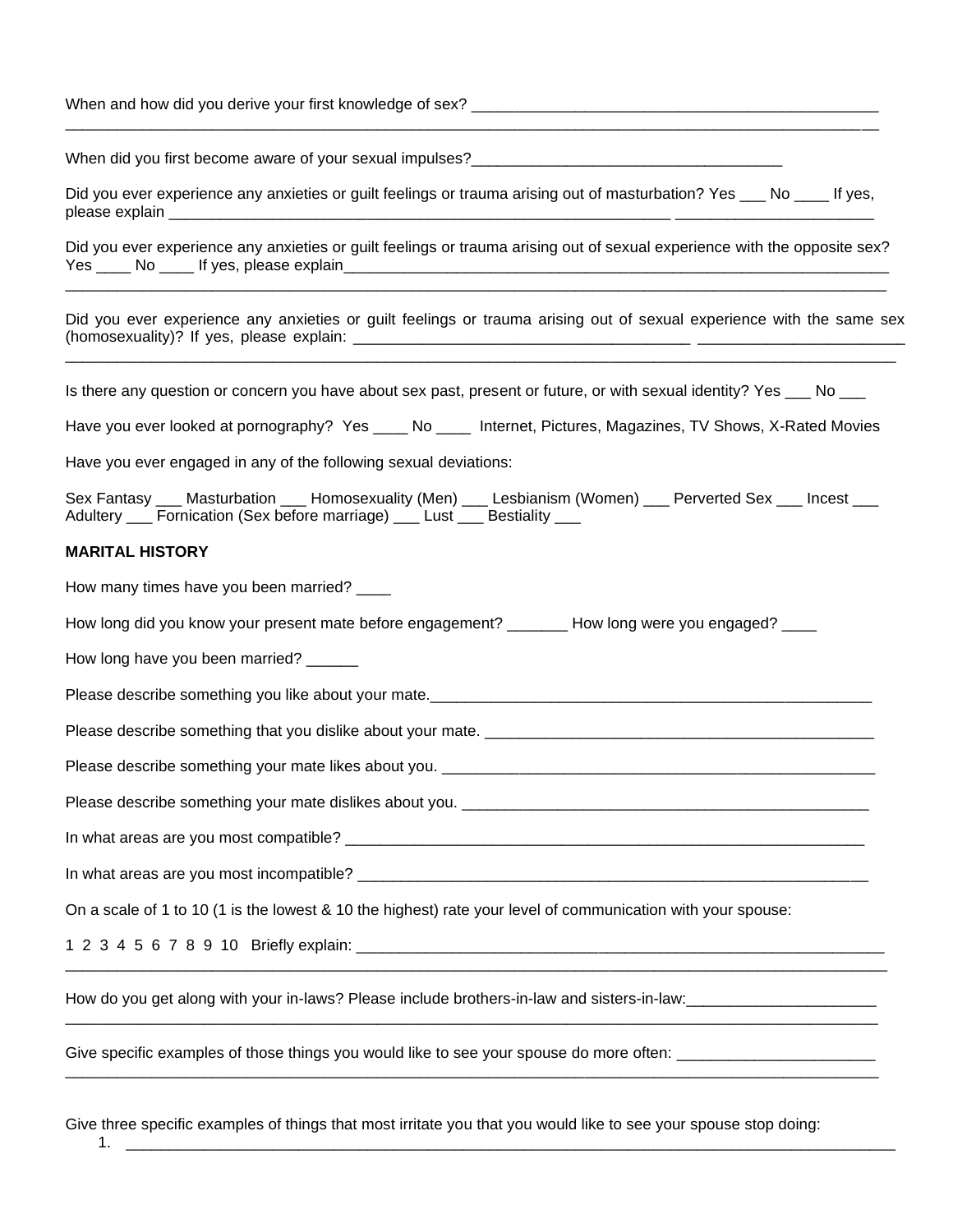| a.<br>I<br>٢<br>I<br>٠ |  |
|------------------------|--|
|                        |  |

 $3.$ 

How many children do you have? \_\_\_\_ Please list names, ages and sex:

<u> 1999 - Jan James James James James James James James James James James James James James James James James J</u>

## **FAMILY DATA**

List all brothers and sisters from oldest to youngest, including yourself. Please list in birth order, including 

| What is your relationship with your brothers and sisters?                                                                                                                                                                        |                                                                                                                     |
|----------------------------------------------------------------------------------------------------------------------------------------------------------------------------------------------------------------------------------|---------------------------------------------------------------------------------------------------------------------|
|                                                                                                                                                                                                                                  |                                                                                                                     |
| <b>FATHER</b>                                                                                                                                                                                                                    |                                                                                                                     |
| "Father" here means the man who took primary responsibility for raising you. If that is a different person than your<br>biological father, please describe what you know of your biological father on the backside of this page. |                                                                                                                     |
|                                                                                                                                                                                                                                  |                                                                                                                     |
|                                                                                                                                                                                                                                  |                                                                                                                     |
|                                                                                                                                                                                                                                  |                                                                                                                     |
|                                                                                                                                                                                                                                  |                                                                                                                     |
|                                                                                                                                                                                                                                  | Did he spend quality time alone with you? Yes ___ No ___ Why or why not and how did that make you feel towards him? |
|                                                                                                                                                                                                                                  |                                                                                                                     |
| How would you describe your father's personality, temperament, and character? ________________________________                                                                                                                   |                                                                                                                     |
|                                                                                                                                                                                                                                  |                                                                                                                     |
| Did your father treat women with respect? Yes __ No __<br>How was your father's relationship with his children? (e.g. close, loving giving, distant, absent) ___________                                                         |                                                                                                                     |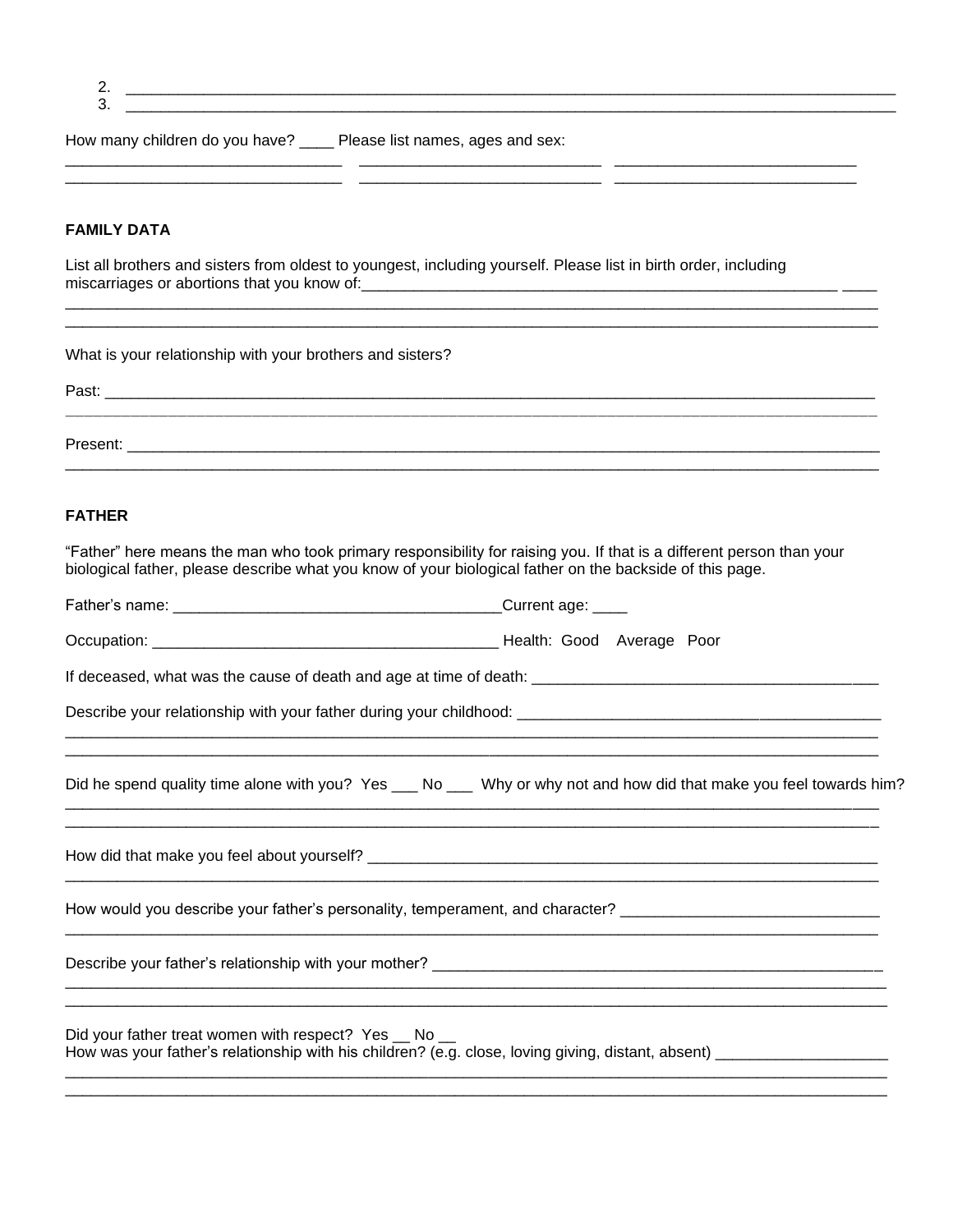| What was your father's ambition for his children? |  |
|---------------------------------------------------|--|
|---------------------------------------------------|--|

Did your father have a favorite child? Yes \_\_\_ No\_\_ If yes, which one? \_\_\_\_\_\_\_\_\_\_\_\_\_\_\_\_\_\_\_\_\_\_\_\_\_\_\_\_\_\_\_\_\_\_\_\_\_\_

Did your father criticize you or others? Yes \_\_ No\_\_ If yes, in what ways?\_\_\_\_\_\_\_\_\_\_\_\_\_\_\_\_\_\_\_\_\_\_\_\_\_\_\_\_\_\_\_\_\_\_\_\_

How did you handle it when he criticized you? (i.e. did you clam up, argue, make excuses, promise yourself to try harder, defend yourself, give up). \_\_\_\_\_\_\_\_\_\_\_\_\_\_\_\_\_\_\_\_\_\_\_\_\_\_\_\_\_\_\_\_\_\_\_\_\_\_\_\_\_\_\_\_\_\_\_\_\_\_\_\_\_\_\_\_\_\_\_\_\_\_\_\_\_\_\_\_\_

\_\_\_\_\_\_\_\_\_\_\_\_\_\_\_\_\_\_\_\_\_\_\_\_\_\_\_\_\_\_\_\_\_\_\_\_\_\_\_\_\_\_\_\_\_\_\_\_\_\_\_\_\_\_\_\_\_\_\_\_\_\_\_\_\_\_\_\_\_\_\_\_\_\_\_\_\_\_\_\_\_\_\_\_\_\_\_\_\_\_\_\_\_\_\_\_

\_\_\_\_\_\_\_\_\_\_\_\_\_\_\_\_\_\_\_\_\_\_\_\_\_\_\_\_\_\_\_\_\_\_\_\_\_\_\_\_\_\_\_\_\_\_\_\_\_\_\_\_\_\_\_\_\_\_\_\_\_\_\_\_\_\_\_\_\_\_\_\_\_\_\_\_\_\_\_\_\_\_\_\_\_\_\_\_\_\_\_\_\_\_\_\_

\_\_\_\_\_\_\_\_\_\_\_\_\_\_\_\_\_\_\_\_\_\_\_\_\_\_\_\_\_\_\_\_\_\_\_\_\_\_\_\_\_\_\_\_\_\_\_\_\_\_\_\_\_\_\_\_\_\_\_\_\_\_\_\_\_\_\_\_\_\_\_\_\_\_\_\_\_\_\_\_\_\_\_\_\_\_\_\_\_\_\_\_\_\_\_\_

\_\_\_\_\_\_\_\_\_\_\_\_\_\_\_\_\_\_\_\_\_\_\_\_\_\_\_\_\_\_\_\_\_\_\_\_\_\_\_\_\_\_\_\_\_\_\_\_\_\_\_\_\_\_\_\_\_\_\_\_\_\_\_\_\_\_\_\_\_\_\_\_\_\_\_\_\_\_\_\_\_\_\_\_\_\_\_\_\_\_\_\_\_\_\_\_ \_\_\_\_\_\_\_\_\_\_\_\_\_\_\_\_\_\_\_\_\_\_\_\_\_\_\_\_\_\_\_\_\_\_\_\_\_\_\_\_\_\_\_\_\_\_\_\_\_\_\_\_\_\_\_\_\_\_\_\_\_\_\_\_\_\_\_\_\_\_\_\_\_\_\_\_\_\_\_\_\_\_\_\_\_\_\_\_\_\_\_\_\_\_\_\_

\_\_\_\_\_\_\_\_\_\_\_\_\_\_\_\_\_\_\_\_\_\_\_\_\_\_\_\_\_\_\_\_\_\_\_\_\_\_\_\_\_\_\_\_\_\_\_\_\_\_\_\_\_\_\_\_\_\_\_\_\_\_\_\_\_\_\_\_\_\_\_\_\_\_\_\_\_\_\_\_\_\_\_\_\_\_\_\_\_\_\_\_\_\_\_ \_\_\_\_\_\_\_\_\_\_\_\_\_\_\_\_\_\_\_\_\_\_\_\_\_\_\_\_\_\_\_\_\_\_\_\_\_\_\_\_\_\_\_\_\_\_\_\_\_\_\_\_\_\_\_\_\_\_\_\_\_\_\_\_\_\_\_\_\_\_\_\_\_\_\_\_\_\_\_\_\_\_\_\_\_\_\_\_\_\_\_\_\_\_\_

Describe what you liked most and least about your dad: \_\_\_\_\_\_\_\_\_\_\_\_\_\_\_\_\_\_\_\_\_\_\_\_\_\_

Summarize the most hurtful things he ever did or said to you:

How do you think this affected your self-perception? \_\_\_\_\_\_\_\_\_\_\_\_\_\_\_\_\_\_\_\_\_\_\_\_\_\_\_\_\_\_\_\_\_\_\_\_\_\_\_\_\_\_\_\_\_\_\_\_\_\_\_\_\_\_

Describe how your relationship with your father (good or bad) has had a positive or negative effect on how you perceive yourself, others, and life in general: \_\_\_\_\_\_\_\_\_\_\_\_\_\_\_\_\_\_\_\_\_\_\_\_\_\_\_\_\_\_\_\_\_\_\_\_\_\_\_\_\_\_\_\_\_\_\_\_\_\_\_\_\_\_\_\_\_\_\_\_\_\_\_\_\_\_\_  $\Box$ 

\_\_\_\_\_\_\_\_\_\_\_\_\_\_\_\_\_\_\_\_\_\_\_\_\_\_\_\_\_\_\_\_\_\_\_\_\_\_\_\_\_\_\_\_\_\_\_\_\_\_\_\_\_\_\_\_\_\_\_\_\_\_\_\_\_\_\_\_\_\_\_\_\_\_\_\_\_\_\_\_\_\_\_\_\_\_\_\_\_\_\_\_\_\_\_\_

On a scale of 1 to 10 (1 the least – 10 the most) tell us how much expressed love you received from your father. How much touching, hugging, embracing, rocking and verbal affirmations did you receive?

Circle One 1 2 3 4 5 6 7 8 9 10

#### **MOTHER**

"Mother" here means the woman who took primary responsibility for raising you. If that is a different person than your biological mother, please describe what you know of your biological mother on the backside of this page and describe your mother here.

|                                                                                                                         | Current age _______ |
|-------------------------------------------------------------------------------------------------------------------------|---------------------|
|                                                                                                                         |                     |
|                                                                                                                         |                     |
|                                                                                                                         |                     |
| Did she spend quality time alone with you? Yes ___ No ___ Why or why not and how did that make you feel towards<br>her? |                     |
|                                                                                                                         |                     |
| How would you describe your mother's personality, temperament, and character? _______________________________           |                     |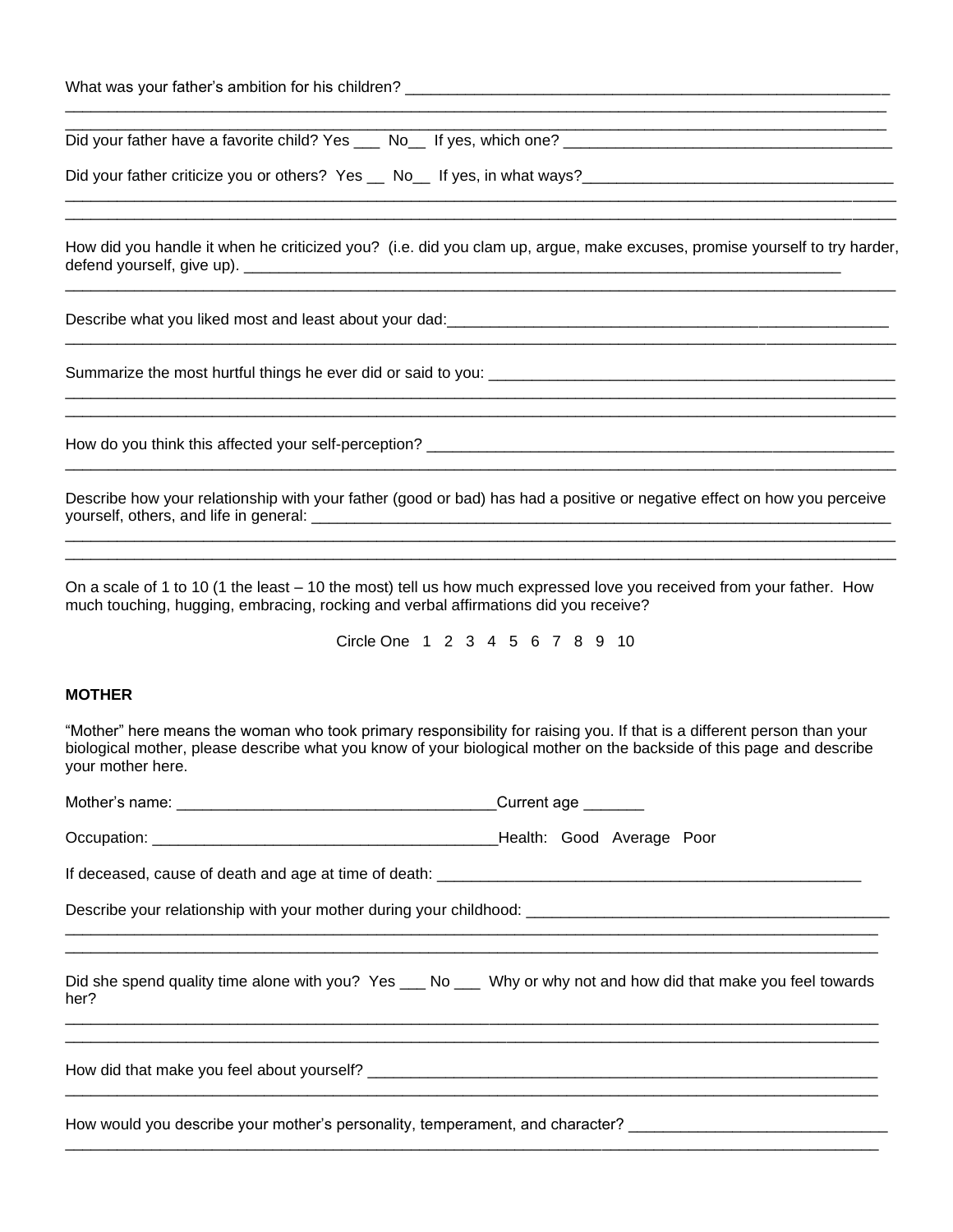| Describe your mother's relationship with your father? |  |
|-------------------------------------------------------|--|
|                                                       |  |

| Did your mother treat men with respect? Yes _ No _<br>How was your mother's relationship with her children? (e.g. close, loving giving, distant, absent) _________________                                  |
|-------------------------------------------------------------------------------------------------------------------------------------------------------------------------------------------------------------|
|                                                                                                                                                                                                             |
|                                                                                                                                                                                                             |
|                                                                                                                                                                                                             |
| How did you handle it when she criticized you? (i.e. did you clam up, argue, make excuses, promise yourself to try                                                                                          |
|                                                                                                                                                                                                             |
|                                                                                                                                                                                                             |
|                                                                                                                                                                                                             |
| Describe how your relationship with your mother (good or bad) has had a positive or negative effect on how you perceive                                                                                     |
| On a scale of 1 to 10 (1 the least - 10 the most) tell us how much expressed love you received from your mother. How<br>much touching, hugging, embracing, rocking and verbal affirmations did you receive? |
| Circle One 1 2 3 4 5 6 7 8 9 10                                                                                                                                                                             |

\_\_\_\_\_\_\_\_\_\_\_\_\_\_\_\_\_\_\_\_\_\_\_\_\_\_\_\_\_\_\_\_\_\_\_\_\_\_\_\_\_\_\_\_\_\_\_\_\_\_\_\_\_\_\_\_\_\_\_\_\_\_\_\_\_\_\_\_\_\_\_\_\_\_\_\_\_\_\_\_\_\_\_\_\_\_\_\_\_\_\_\_\_\_\_

#### **HOME**

In what ways were you disciplined by your parents as a child? \_\_\_\_\_\_\_\_\_\_\_\_\_\_\_\_\_\_\_\_\_\_\_\_\_\_\_\_\_\_\_\_\_\_\_\_\_\_\_\_\_\_\_\_\_\_ Give your impression of your home atmosphere when you were a child: \_\_\_\_\_\_\_\_\_\_\_\_\_\_\_\_\_\_\_\_\_\_\_\_\_\_\_\_\_\_\_\_\_\_\_\_\_\_ Are you/were you able to confide in your parents? Yes \_\_\_ No \_\_\_ Briefly explain: \_\_\_\_\_\_\_\_\_\_\_\_\_\_\_\_\_\_\_\_\_\_\_\_\_\_\_\_ \_\_\_\_\_\_\_\_\_\_\_\_\_\_\_\_\_\_\_\_\_\_\_\_\_\_\_\_\_\_\_\_\_\_\_\_\_\_\_\_\_\_\_\_\_\_\_\_\_\_\_\_\_\_\_\_\_\_\_\_\_\_\_\_\_\_\_\_\_\_\_\_\_\_\_\_\_\_\_\_\_\_\_\_\_\_\_\_\_\_\_\_\_\_\_\_

Did your parents provide guidance and direction concerning the important issues in life (i.e. moral choices, education, relationships, sex, dating, church, work, career, health, finances, etc) ? In what areas would you have liked them to have given you more guidance and direction? \_\_\_\_\_\_\_\_\_\_\_\_\_\_\_\_\_\_\_\_\_\_\_\_\_\_\_\_\_\_\_\_\_\_\_\_\_\_\_\_\_\_\_\_\_\_\_\_\_\_\_\_\_\_\_\_\_\_\_\_\_\_\_\_

\_\_\_\_\_\_\_\_\_\_\_\_\_\_\_\_\_\_\_\_\_\_\_\_\_\_\_\_\_\_\_\_\_\_\_\_\_\_\_\_\_\_\_\_\_\_\_\_\_\_\_\_\_\_\_\_\_\_\_\_\_\_\_\_\_\_\_\_\_\_\_\_\_\_\_\_\_\_\_\_\_\_\_\_\_\_\_\_\_\_\_\_\_\_\_\_\_ \_\_\_\_\_\_\_\_\_\_\_\_\_\_\_\_\_\_\_\_\_\_\_\_\_\_\_\_\_\_\_\_\_\_\_\_\_\_\_\_\_\_\_\_\_\_\_\_\_\_\_\_\_\_\_\_\_\_\_\_\_\_\_\_\_\_\_\_\_\_\_\_\_\_\_\_\_\_\_\_\_\_\_\_\_\_\_\_\_\_\_\_\_\_\_\_\_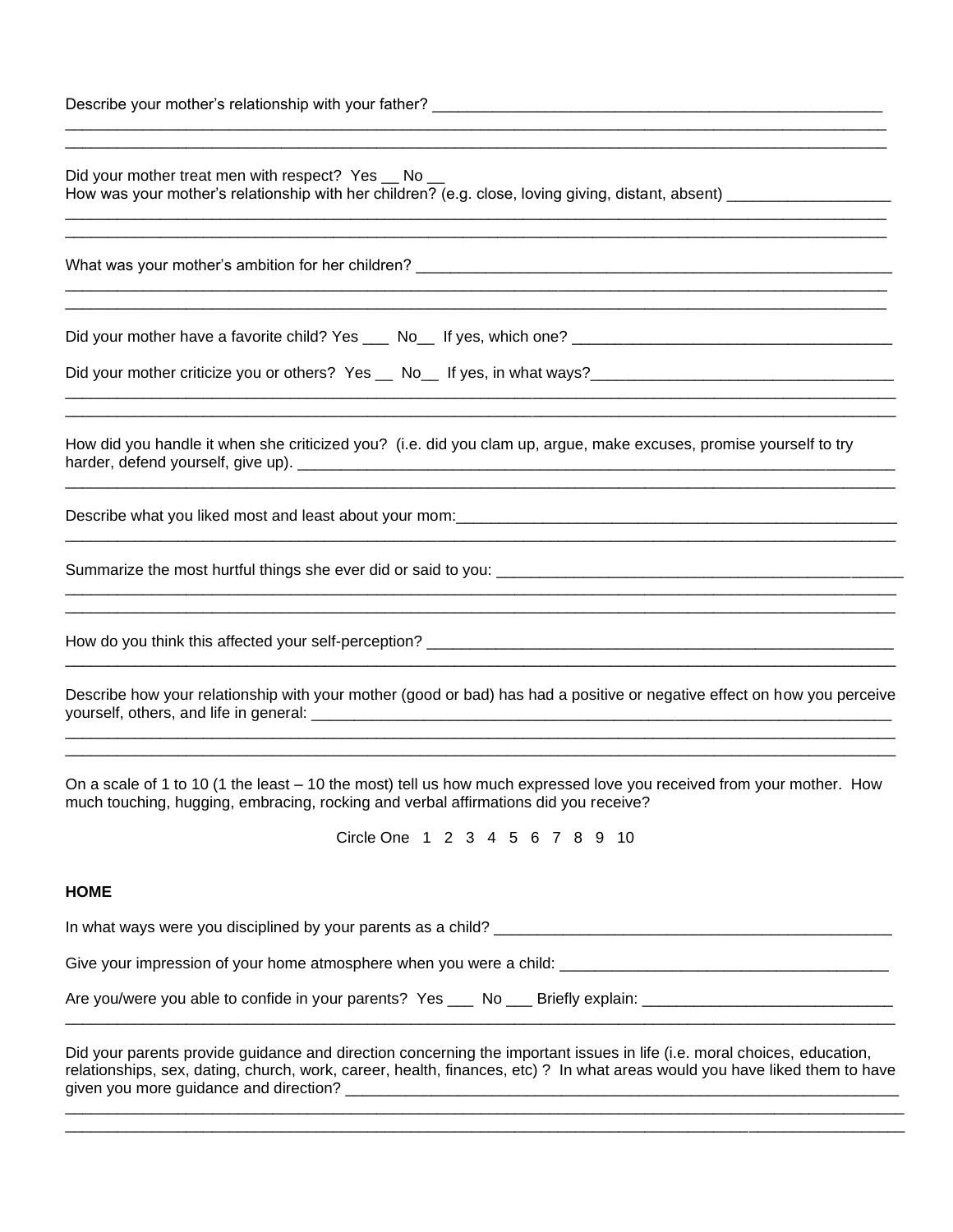| Did your parents divorce? If so, how old were you when this occurred? Yes ___ No ___ What age? ____                                                                                                                                   |
|---------------------------------------------------------------------------------------------------------------------------------------------------------------------------------------------------------------------------------------|
| If you were not brought up by your parents, who did raise you and between what years? If you were raised by your<br>parents, were there other parental figures in your life? Yes ___ No ___ If yes, please explain __________________ |
| Has anyone (parents, relatives, friends) ever interfered in your marriage, occupation, etc? ________________________                                                                                                                  |
| Do any members of your family suffer from alcoholism, drug addiction, or anything which can be considered a 'mental<br>disorder'? Yes __ No__                                                                                         |
| Do you or other members of your family 'keep family secrets'? Yes __ No __                                                                                                                                                            |
| Do you remember any problems with jealousy in your family? Yes _ No _                                                                                                                                                                 |
| Has shame ever been an issue in your family? Yes _ No _                                                                                                                                                                               |
| Did you rebel against your parents' authority while you were living at home? Yes ___ No                                                                                                                                               |
| If yes, please explain giving your age and what you feel caused your rebellion: ______________________________                                                                                                                        |
| In your opinion, have your parents' (or anyone else) ever abused you? Yes ____ No ____                                                                                                                                                |
|                                                                                                                                                                                                                                       |
| Please complete the following sentences:                                                                                                                                                                                              |
|                                                                                                                                                                                                                                       |
|                                                                                                                                                                                                                                       |
|                                                                                                                                                                                                                                       |
|                                                                                                                                                                                                                                       |
|                                                                                                                                                                                                                                       |
|                                                                                                                                                                                                                                       |
|                                                                                                                                                                                                                                       |
|                                                                                                                                                                                                                                       |
|                                                                                                                                                                                                                                       |

#### **SELF DESCRIPTION**

On a scale of 1 to 10 (1 the lowest 10 the highest) what is your opinion of yourself?

Circle One 1 2 3 4 5 6 7 8 9 10

\_\_\_\_\_\_\_\_\_\_\_\_\_\_\_\_\_\_\_\_\_\_\_\_\_\_\_\_\_\_\_\_\_\_\_\_\_\_\_\_\_\_\_\_\_\_\_\_\_\_\_\_\_\_\_\_\_\_\_\_\_\_\_\_\_\_\_\_\_\_\_\_\_\_\_\_\_\_\_\_\_\_\_\_\_\_\_\_\_\_\_\_\_\_\_\_

In what kinds of situations do you most readily lose self-control? Give particular instances if at all possible. Examples might be temper, uncontrollable crying, impatience, etc. \_\_\_\_\_\_\_\_\_\_\_\_\_\_\_\_\_\_\_\_\_\_\_\_\_\_\_\_\_\_\_\_\_\_\_\_\_\_\_\_\_\_\_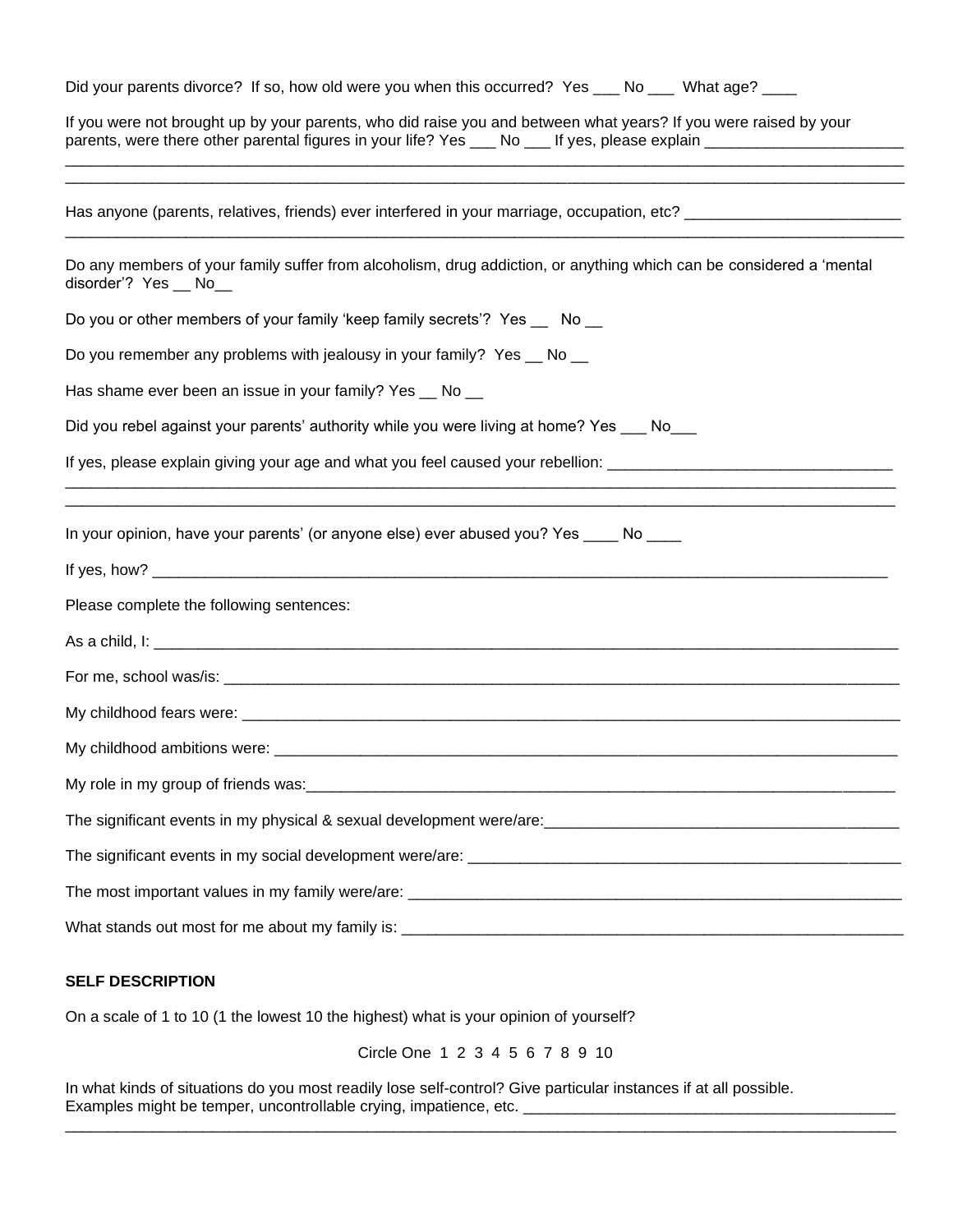| Give a word picture (description) of yourself as you would be described by:                                    |  |
|----------------------------------------------------------------------------------------------------------------|--|
|                                                                                                                |  |
|                                                                                                                |  |
|                                                                                                                |  |
| <b>SPIRITUAL LIFE</b>                                                                                          |  |
| Are you born again? If yes, please describe your experience including your age at that time. _________________ |  |
| Have you received the Holy Spirit since you believed? Please describe your experience. _______________________ |  |
|                                                                                                                |  |
| In your opinion, how does Jesus differ in personality from the Heavenly Father? ______________________________ |  |
| Are you striving, struggling, or pushing to do more in your walk with God? Yes ____ No ____                    |  |
| Have you ever been frustrated or hopeless or want to give up in your Christian walk? Yes____ No___             |  |
| Have you ever felt burned out in your Christian walk? Yes ____ No ____                                         |  |
| Do you feel like a slave for God or a child of God? Slave ____ Child ____                                      |  |
| What are your goals for your Christian life and how do you plan to achieve those goals? ______________________ |  |
| Do you know what your primary and secondary redemptive gifts are according to Romans Chapter 12? Yes __ No __  |  |
|                                                                                                                |  |
| Do you struggle with feelings of being unloved? Yes ____ No ____                                               |  |
| Have you ever had symptoms of Dyslexia? ADD? ADHD? Yes ____ No ___                                             |  |
| Have you ever been diagnosed with Dissociative Identity Disorder or DID? Yes ___ No ___                        |  |
| Have you ever been diagnosed as Satanically Ritualistically Abused or SRA? Yes ___ No ___                      |  |
| Have you ever had a death wish or wanted to commit suicide? Yes ____ No ____                                   |  |
|                                                                                                                |  |
|                                                                                                                |  |

Have you ever struggled with depression or emotional/spiritual crashes? Yes \_\_\_\_ No \_\_\_ If yes, are you currently on medication? Yes \_\_\_ No \_\_\_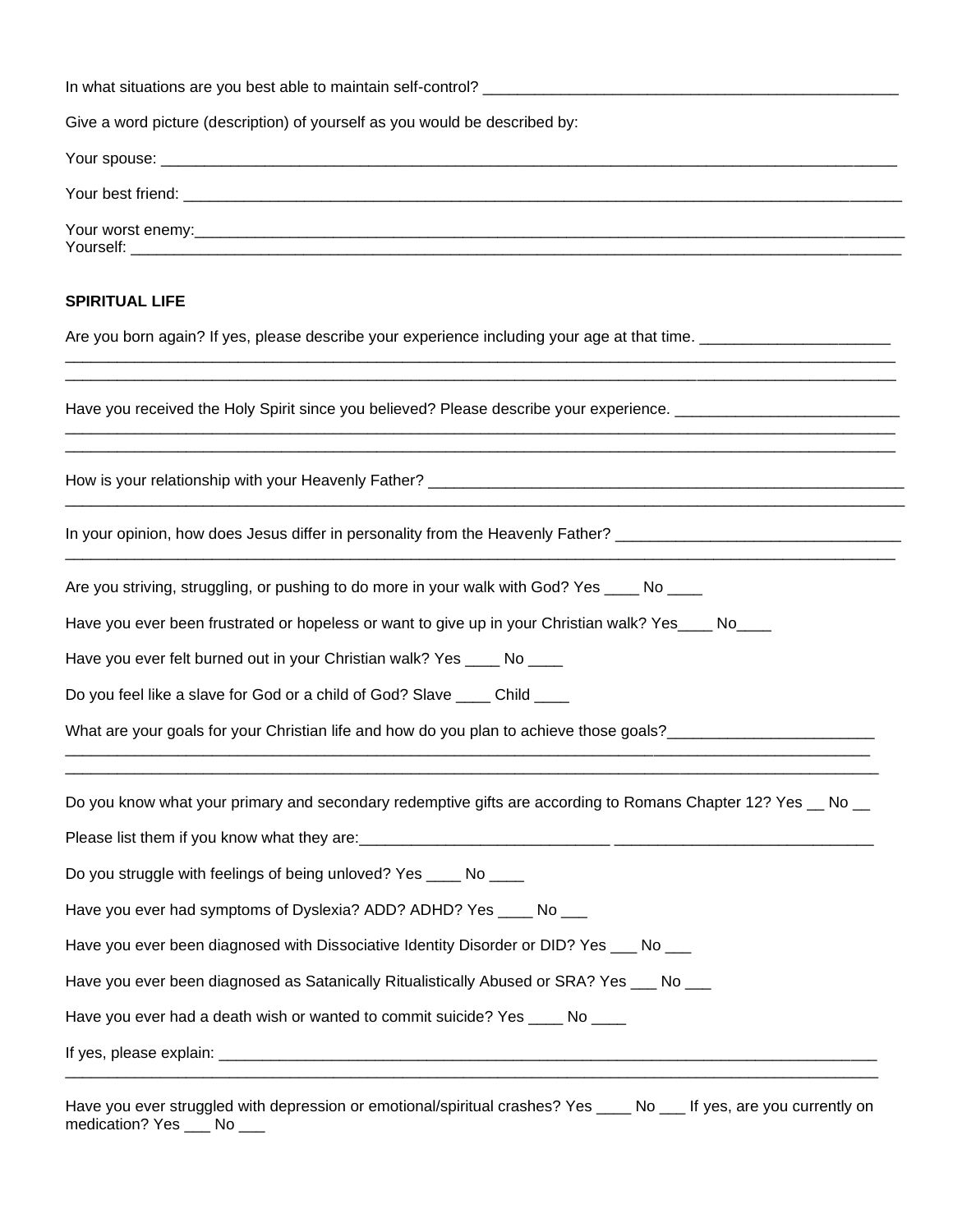Have you ever been diagnosed with schizophrenia? Yes No If yes, are you currently on medication?

Yes No

Do you have any type of incurable or debilitating disease? Yes \_\_\_ No \_\_\_ If yes, please explain: \_\_\_\_\_\_\_\_\_\_\_\_

Do you know of any way your parents seemed to be dissatisfied with you? Yes \_\_\_\_ No \_\_\_\_

If yes, please explain: \_\_\_\_\_\_

Please give 2 or 3 descriptive words for each of the following: (Note: we are not looking for what you would like each one to be, but what each one means to the little child in you. For example, was home a place of love, peace and safety or…? Was Daddy loving, kind and always there for you? Was mom loving, kind and understanding or …..?)

\_\_\_\_\_\_\_\_\_\_\_\_\_\_\_\_\_\_\_\_\_\_\_\_\_\_\_\_\_\_\_\_\_\_\_\_\_\_\_\_\_\_\_\_\_\_\_\_\_\_\_\_\_\_\_\_\_\_\_\_\_\_\_\_\_\_\_\_\_\_\_\_\_\_\_\_\_\_\_\_\_\_\_\_\_\_\_\_\_\_\_\_\_\_

| Do you perform for love and acceptance? Yes _____ No ____                                                                                                                                                                                                                                                                         |
|-----------------------------------------------------------------------------------------------------------------------------------------------------------------------------------------------------------------------------------------------------------------------------------------------------------------------------------|
| Are you aware of any unconfessed, secret sin in your life? Yes ____ No ____ If yes, are you willing to discuss it,<br>repent and receive forgiveness for it? Yes ___ No ____                                                                                                                                                      |
| Are you aware of any bitterness, resentment, or unforgiveness towards anyone in your life? Yes_____ No _____.<br>If yes, are you willing to deal with these issues now? Yes_____ No____                                                                                                                                           |
| Have you or anyone in your immediate family ever been involved in the occult or witchcraft in any way? Yes __                                                                                                                                                                                                                     |
| Have you or anyone in your immediate family ever been involved with:                                                                                                                                                                                                                                                              |
| Fortune Telling ___ Séances ___ Palm Readers ___ Tarot Cards ___ Ouija Boards ___ Handwriting Analysis ___<br>Horoscopes ___ Automatic Writing (blanking out your mind) ___ TM (False religious way of meditation) ___ Occult<br>Games (such as Dungeons & Dragons) ___ Masonic Lodge (Eastern Star, Demo lay, Rainbow Girls) ___ |
| Have you ever participated in:                                                                                                                                                                                                                                                                                                    |

Levitation \_\_\_ Mind Control \_\_\_ Mental Telepathy or Clairvoyance \_\_\_ Voodoo, Spells \_\_\_ White Magic (wart removed by rubbing, blow in mouth to heal thrash) \_\_\_ Other Occult practices \_\_\_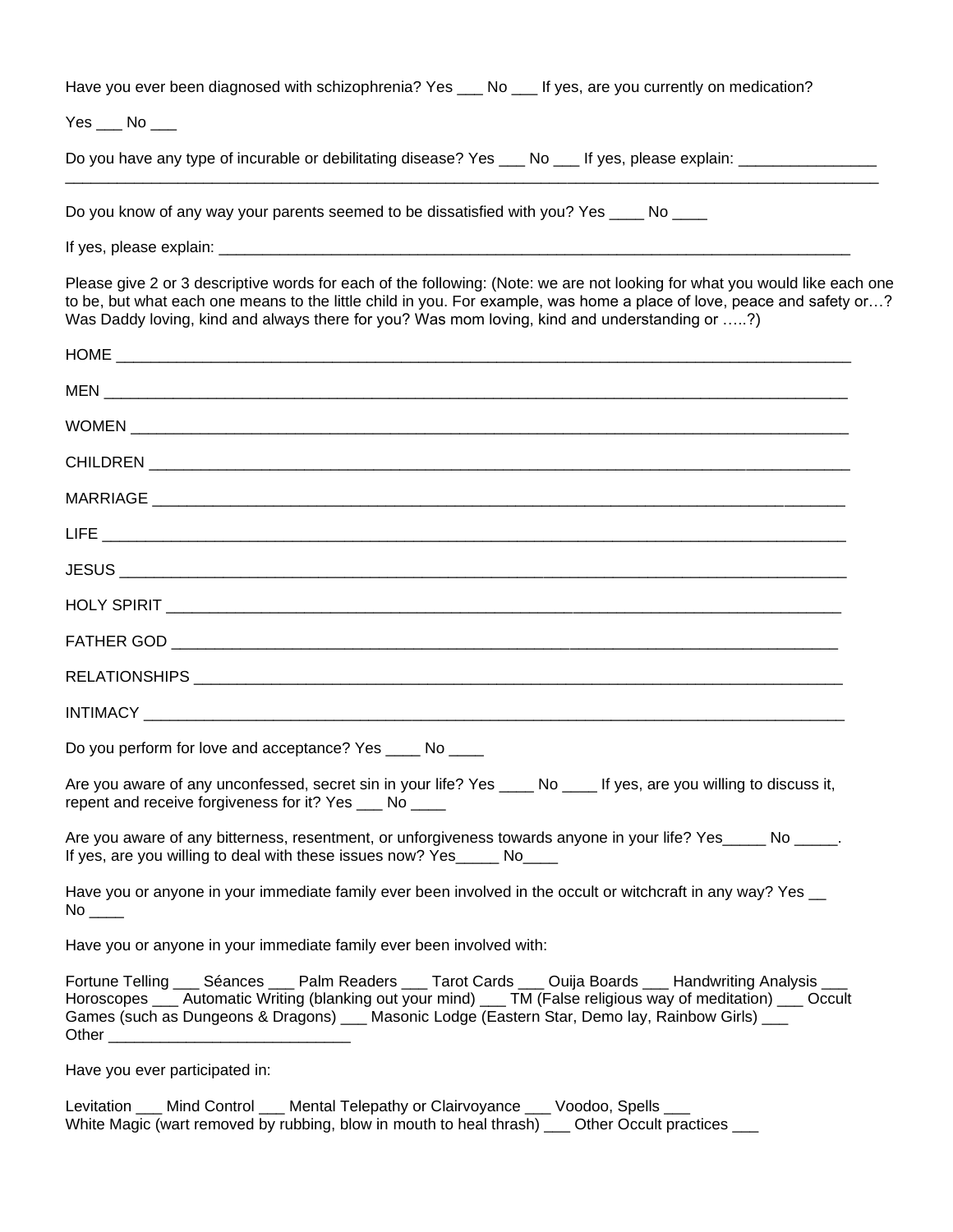| Have you submitted to, or been involved in:                                                                                                                                                                                                                                                                                                                |
|------------------------------------------------------------------------------------------------------------------------------------------------------------------------------------------------------------------------------------------------------------------------------------------------------------------------------------------------------------|
| Hypnosis (including dental or medical) ____ Psychic Healing ____ ESP ____ Non-Christian Exorcism __                                                                                                                                                                                                                                                        |
| Have you ever had any type of supernatural experience: Yes ___ No ___ If yes, please explain: ________________                                                                                                                                                                                                                                             |
| Have you ever taken any of these:<br>Illicit Drugs ___ Marijuana ___ Addictive Pain Killers ___ Alcohol ___ LSD ___<br>Addictive Diet Pills ___ Pep pills ___ Addictive Sleeping Pills ___ Others not listed here: __________                                                                                                                              |
| Are you presently taking any kind of medication (prescription, OTC or natural products) for medical or psychological                                                                                                                                                                                                                                       |
| Have you ever read books on meta-physics (contacting God with the mind rather than the spirit.)?                                                                                                                                                                                                                                                           |
| New Age <sub>___</sub> _ Christian Science ____ Silva ____ Scientology ___ Religious Science ___                                                                                                                                                                                                                                                           |
| Have you ever been or are you now angry with God? Yes____ No ____. If yes, why? ______________________________                                                                                                                                                                                                                                             |
| Have you ever had an abortion, or have you ever been a party to an abortion? Yes ___ No ___                                                                                                                                                                                                                                                                |
| Have you been raped or was there ever a time in your life when you thought you were going to be raped? Yes ___ No __                                                                                                                                                                                                                                       |
| Have you ever been abused or beaten by your husband/wife or by any other person? Yes ___ No ___                                                                                                                                                                                                                                                            |
| Have you ever taken a secret oath or been a part of a secret organization? Yes ___ No ___                                                                                                                                                                                                                                                                  |
| Have you ever made a blood pack? Yes ___ No ___                                                                                                                                                                                                                                                                                                            |
| Have you ever denied the Divinity, Virgin Birth, or Resurrection of Christ? Yes ___ No ___                                                                                                                                                                                                                                                                 |
| Have you been subject to compulsive habits (things you do over and over again and wish you didn't)?                                                                                                                                                                                                                                                        |
| Manipulation<br>Daydreaming<br>Gossip<br>Lying<br>Stealing<br>Cursing                                                                                                                                                                                                                                                                                      |
| Have you been subject to frequently occurring negative emotions?                                                                                                                                                                                                                                                                                           |
| Abandoned ____ Angry_____ Bad _____ Rejected_____ Jealous ___ Guilty _____ Hopeless ____ Fearful ____ Helpless ___<br>Lonely ___ Depressed ___ Inadequate ____ Inferior ____ Insecure ____ Insignificant ____ Stupid ____ Nobody ____<br>No good _____ Self-condemning _____ Unaccepted _____ Unloved _____ Unwanted _____ Unimportant _____ Other________ |
| Tell us what previous counseling and/or prayer ministry you have had, what areas were covered and what, in your                                                                                                                                                                                                                                            |
|                                                                                                                                                                                                                                                                                                                                                            |
|                                                                                                                                                                                                                                                                                                                                                            |

## **COPING MECHANISMS**

Review the following list of coping mechanisms that we use to keep us living independent from God. Check any of the mechanisms that have been a pattern in your life as a means to meet your needs for acceptance, security, and significance, or a means to cope, succeed or survive.

\_\_ Addiction \_\_ Gluttony \_\_ Procrastination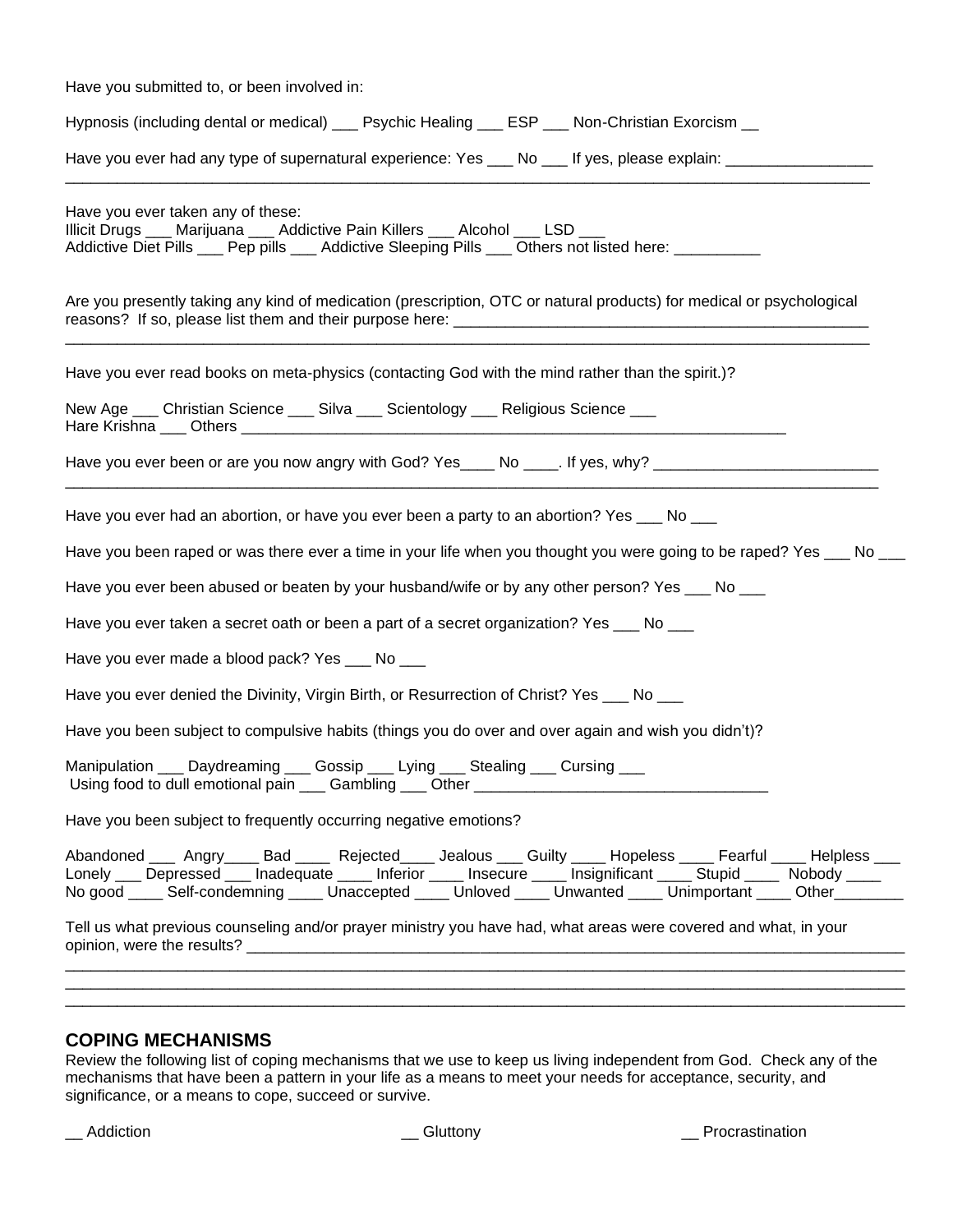| Anger                  | Greed                  | <b>Rebellious</b>      |
|------------------------|------------------------|------------------------|
| Anxiety                | Gossip                 | Resentful              |
| Argumentative          | Hateful                | <b>Restless</b>        |
| Arrogant               | Idolatry               | Revengeful             |
| Avoid intimacy         | Impulsive              | Sadness                |
| Avoid others           | Impure thoughts        | Sarcastic              |
| <b>Blame others</b>    | Indecisive             | Seductive behavior     |
| <b>Boastful</b>        | Indifferent            | Self-condemning        |
| <b>Bossy</b>           | Intimidate people      | Self-depreciation      |
| <b>Busyness</b>        | Introspective          | Self hatred            |
| Complacent             | Irresponsible          | Self-indulgence        |
| Compulsive             | Irritable              | Self-justification     |
| Conceited              | Jealous                | Self-pity              |
| Control others         | Lazy                   | Self-righteous         |
| Controlled by emotions | Loner                  | Self-serving           |
| Covetousness           | Lying                  | Self-sufficient        |
| Crave intimacy         | Manipulative           | Selfish ambition       |
| Critical               | Materialistic          | Sensuality             |
| Deceptive              | Moody                  | Sexual Fantasy         |
| Defensive              | Negative               | Sexual lust            |
| Deny feelings          | Obsessive thoughts     | Silent treatment       |
| Deny reality           | Opinionated            | Slanderous             |
| Depression             | Overly submissive      | Stubborn               |
| Dominance              | Sensitive to criticism | Suicidal thoughts      |
| Drug dependency        | Passive                | Temper                 |
| Eating disorder        | Passive-aggressive     | Trouble receiving love |
| Envy                   | People-pleaser         | Unforgiving            |
| False modesty          | Possessive             | Vanity                 |
| Exaggeration           | Perfectionist          | Withdrawal             |
| Fear                   | Prejudice              | Workaholic             |
| Fear of failure        | Pride                  | Worrier                |

## **GENERATIONAL PATTERNS**

Please place a check beside the patterns that you have observed in your life. Check your parents and/or grandparents if you observed this pattern in their lives.

| <b>GENERATIONAL PATTERNS:</b> | <b>Your Present</b> | Your Past | Your Parent(s) | Your<br>Grandparent(s) |
|-------------------------------|---------------------|-----------|----------------|------------------------|
|                               |                     |           |                |                        |
| Verbally abusive              |                     |           |                |                        |
| <b>Emotional abusive</b>      |                     |           |                |                        |
| Physically abusive            |                     |           |                |                        |
| Sexually abusive              |                     |           |                |                        |
| Addictions                    |                     |           |                |                        |
| <b>Chronic Illness</b>        |                     |           |                |                        |
| Premature deaths              |                     |           |                |                        |
| Suicide                       |                     |           |                |                        |
| <b>Mental Illness</b>         |                     |           |                |                        |
| Divorce, Abandonment          |                     |           |                |                        |
| Victimization                 |                     |           |                |                        |
| Deception, lying, denial      |                     |           |                |                        |
| Greed, Covetousness           |                     |           |                |                        |
| Poverty, Job failures/loss    |                     |           |                |                        |
| Procrastination               |                     |           |                |                        |
| Striving, Competition         |                     |           |                |                        |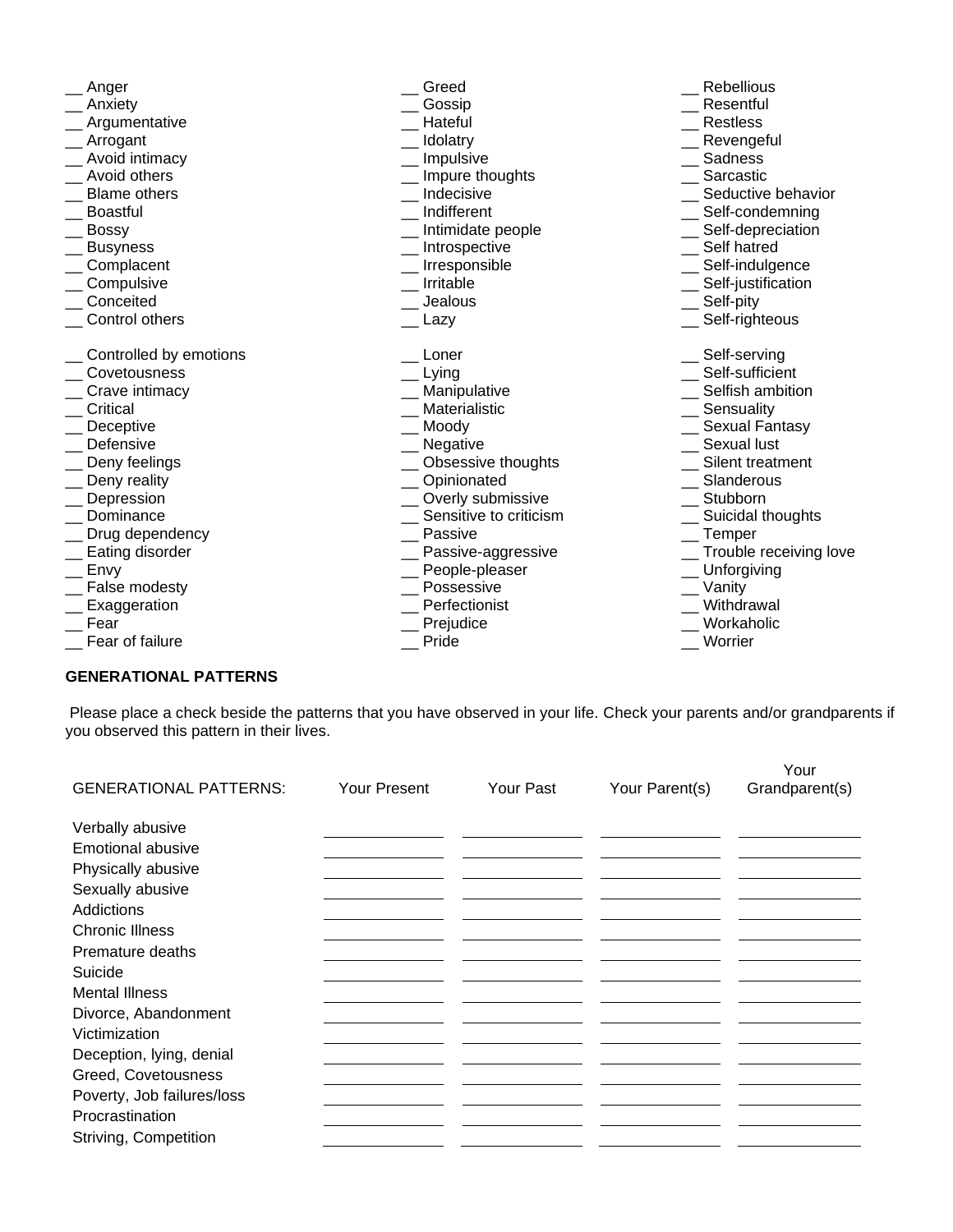| Controlling, domineering |  |  |
|--------------------------|--|--|
| Perfectionism            |  |  |
| People Pleasing          |  |  |
| Female Dominance         |  |  |
| Male Dominance           |  |  |
| <b>Criticalness</b>      |  |  |
| <b>Blame shifting</b>    |  |  |
| Unforgiveness            |  |  |
| <b>Bitterness</b>        |  |  |
| Gossiping                |  |  |
| Passivity                |  |  |
| Laziness/Slovenliness    |  |  |
| Manipulation             |  |  |
| Pride                    |  |  |
| Anger                    |  |  |
| Condemnation             |  |  |
| Inferiority              |  |  |
| Insecurity               |  |  |
| Inadequacy               |  |  |
| Legalistic               |  |  |
| Envious, jealous         |  |  |
| Hypocrisy                |  |  |

Do you see any habitual, destructive patterns in your life or in your generations? (i.e. health problems, financial problems, sexual problems) Yes \_\_ No \_\_ If yes, please explain: \_\_\_\_\_\_\_\_\_\_\_\_\_\_\_\_\_\_\_\_\_\_\_\_\_\_\_\_\_\_\_\_\_\_\_\_\_\_\_\_\_\_\_\_\_\_\_\_\_\_\_

\_\_\_\_\_\_\_\_\_\_\_\_\_\_\_\_\_\_\_\_\_\_\_\_\_\_\_\_\_\_\_\_\_\_\_\_\_\_\_\_\_\_\_\_\_\_\_\_\_\_\_\_\_\_\_\_\_\_\_\_\_\_\_\_\_\_\_\_\_\_\_\_\_\_\_\_\_\_\_\_\_\_\_\_\_\_\_\_\_\_\_\_\_\_\_\_

We know from experience it takes time and effort to fill out this questionnaire. We also know from experience that it can bring up painful events and memories. Please be encouraged as you diligently seek to be healed through the Father's love, and know that your efforts are appreciated and will pay great dividends. Remember, wounded people wound people. Healed people heal people and free people free people! Healing and restoration is a process and we are ALL in that process if we want to be.

~You're Almost Finished~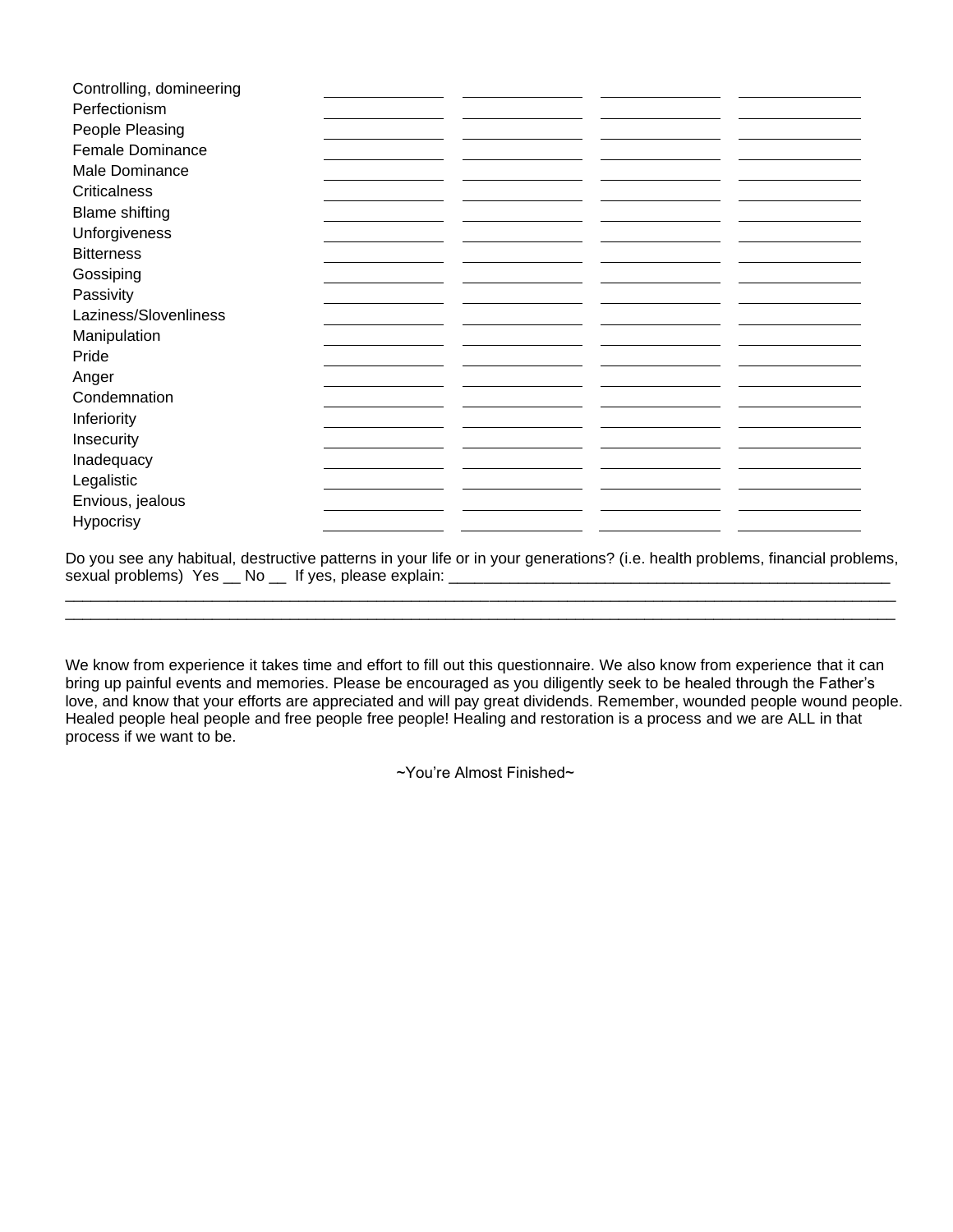## **PERSONAL PRAYER MINISTRY RELEASE FORM**

## **PLEASE READ CAREFULLY BEFORE SIGNING**

Welcome to Places In The Father's Heart, Inc. Prayer Ministry. We want to help you identify and begin to resolve hindrances in your life that may be preventing you from believing and receiving the awesome love the Father has for you and the manifestation of the life of Jesus in and through you.

**Our Prayer Ministers are not licensed counselors**, but the lead ministers have over 40 years training in prayer ministry. They are people like you who have had their own difficulties in experiencing an intimate relationship with the Father, with Jesus and with the Holy Spirit. They have been through similar sessions and are even now in the process of walking free of their own hindrances.

Prayer ministry is offered on a love offering basis. I understand that it is my responsibility to seek the Lord and ask for His direction concerning what I am to share with Places In The Father's Heart and how often, and then I commit to being obedient to His instruction. I agree to have the prerequisite reading of *Father's Love, The Heart of Marriage, and Love Hunger* completed before my first ministry session. (These eBooks are free and downloadable [HERE.](https://placesinthefathersheart.org/ebooks/)) I also agree to work diligently on all homework assigned during my ministry sessions.

Please respect our time and yours by keeping your appointment. If you are unable to keep your appointment, please cancel as early as possible. Prayer ministry will not be covered under most health insurance policies. Please understand that because of the demand for ministry and the limited time slots available, it may be difficult to get an appointment quickly. A waiting list is available. If a slot cannot be arranged, we will refer you to other possible ministry sources.

**Prayer ministry is not intended for those who are in crisis and in of need immediate medical attention.**  We do not minister to those who are currently being treated for chemical dependency.

We would appreciate any feedback you have about your sessions. Please email your comments and/or your testimonies to info@placesinthefathersheart.org. May we use your testimonies in our newsletters, brochures and on our webpage? Yes \_\_\_ No \_\_\_. Use my name \_\_\_\_\_. Please make mine anonymous\_\_\_\_.

## **I have carefully read and fully understand and agree to the above information.**

X Name (please print) \_\_\_\_\_\_\_\_\_\_\_\_\_\_\_\_\_\_\_\_\_\_\_\_\_\_\_\_\_\_\_\_\_\_\_\_\_\_\_\_

 $X$  Signed **Executive Signed** 

Date \_\_\_\_\_\_\_\_\_\_\_\_\_\_\_\_\_\_\_\_\_\_\_\_\_\_\_\_\_\_\_\_\_\_\_\_\_\_\_\_\_\_\_

PLEASE COMPLETE AND RETURN THE LIFE HISTORY FORM AND THE RELEASE OF LIABILITY FORMS TO:

Places In The Father's Heart, Inc., P O Box 305 Bayfield, CO 81122

## **AFTER REVIEW OF YOUR FORMS, SOMEONE FROM OUR OFFICE WILL CONTACT YOU.**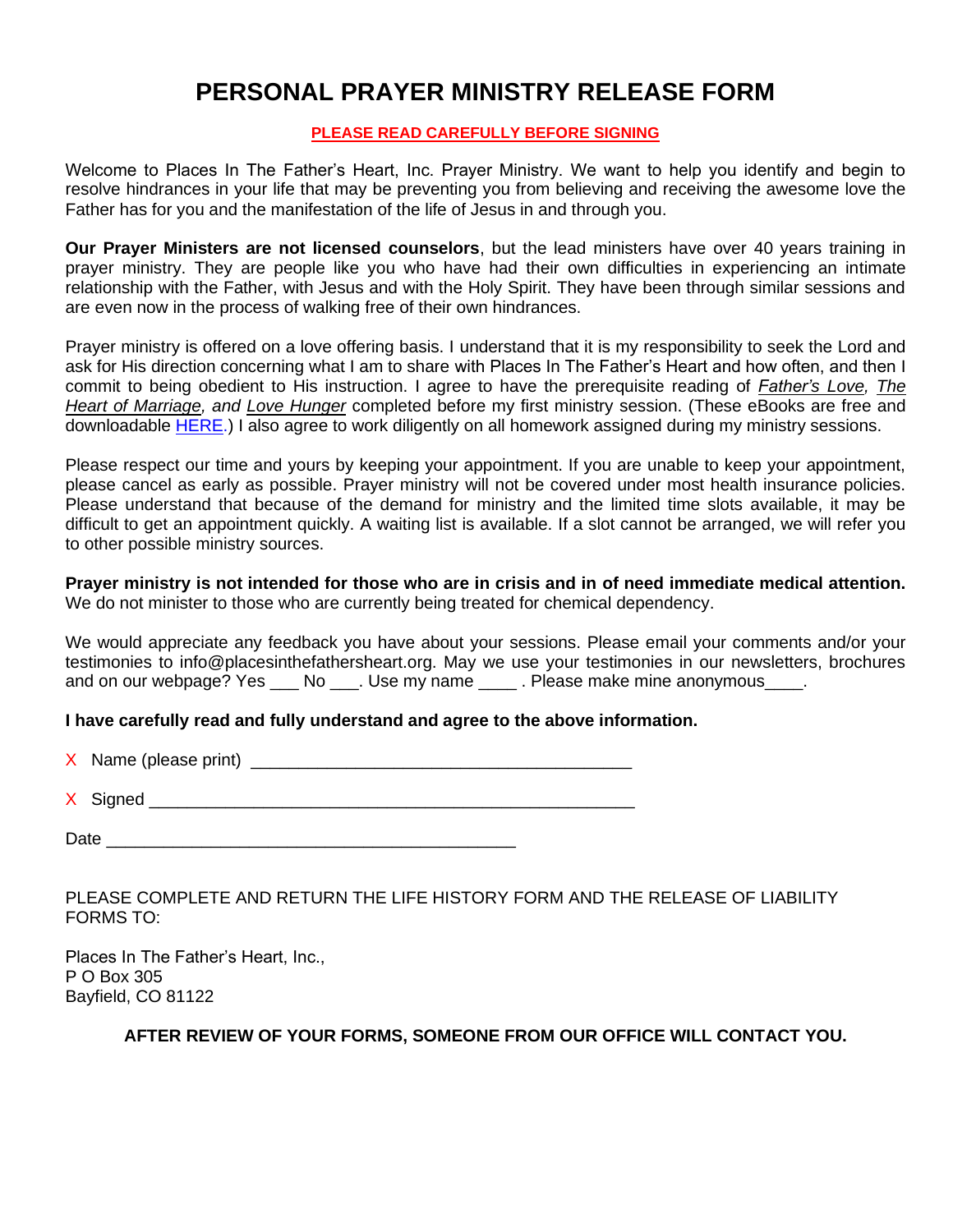## **RELEASE OF LIABILITY FOR PRAYER MINISTRY SERVICES STATE OF COLORAD, COUNTY OF LaPLATA**

FOR AND IN CONSIDERATION OF Places In The Father's Heart, Inc. of Bayfield, Co (HEREAFTER CALLED PITFH) provision of ministerial and prayer services, the undersigned, being legally competent and fully authorized and empowered to do so, does hereby RELEASE, ACQUIT, AND FOREVER DISCHARGE PITFH AND ALL PARTICIPATING PRAYER MINISTERS CONNECTED WITH SAID MINISTRY, from any and all actions, causes of action, claims, demands, damages, costs, loss of service, expenses and compensation on account of any and all known and unknown personal injuries, mental anguish or agitation, and damage claims to person or property resulting from or arising out of or related to ministerial services and prayer provided by PITFH and/or agents, representatives and/or employees in any way affecting the undersigned parties.

By law, there are certain situations in which information about individuals undergoing such ministry may be released with or without their permission. These situations are as follows:

- 1. Where children are physically abused, neglected, or sexually abused, the proper authorities must be notified.
- 2. In emergency situations where there may be danger to the client or others as with homicide or suicide, confidentiality may be broken.
- 3. If a court of law issues a legitimate subpoena relating to a child abuse case, we are requested by law to provide the information specifically described in the subpoena.
- 4. If an unreported life-threatening felony has been committed, we are required by law to report it to the police.

Before warning or notifying anyone, PITFH will first take all possible steps to share that intention with the undersigned parties.

The undersigned parties fully understand that the ministerial services to be provided are Biblical in nature, and they freely enter into such ministerial services with full knowledge of the nature of the services they are about to receive. The undersigned parties further state that they are accepting the proceeding of their own free will and accord, and have not been unduly influenced or persuaded by anyone to participate in this prayer ministry. The undersigned parties state that they are seeking guidance and ministry from PITFH of their own free will, and fully understand that all prayer ministry is advisory in nature and that decisions and actions taken by said undersigned parties based on anything said by PITFH prayer ministers are ultimately their own decisions and actions, and that said undersigned parties take full responsibility for their own decisions and actions.

The undersigned further AGREE to indemnify, and hold harmless PITFH and its Board of Directors, agents, and employees from any and all claims and damages of every kind to person or property arising out of or attributed to the spiritual, psychological, and/or mental problems which brought the undersigned to PITFH, or experience by the undersigned at any point after the date of this release.

IT IS FURTHER UNDERSTOOD AND AGREED that this waiver and release constitutes an admission and acknowledgment by this undersigned that they have received no warranty, guarantee, or promise of any particular result either expressed or implied, from PITFH, its agents, representatives, employees, or Board of Directors. The undersigned parties acknowledge and agree that the very nature of their problem(s) is necessarily such that no specific result(s) can be promised or warranted by any such ministry.

This release contains the entire agreement between the parties hereto, and the terms of this waiver and release are contractual and not a mere recital. The undersigned further states they have carefully read the foregoing release, know the contents thereof, and sign the same of their own free act and deed.

### PLEASE SIGN THESE DOCUMENTS BEFORE A NOTARY PUBLIC.

SIGNED ON THIS \_\_\_\_\_\_\_day of \_\_\_\_\_\_\_\_\_\_\_\_\_\_\_\_\_\_, AD, 20\_\_\_, at \_\_\_\_\_\_\_\_\_\_\_\_\_\_\_\_\_\_\_\_\_\_\_\_\_\_, \_\_\_\_\_\_\_\_.

X BY (PRINT AND SIGN) \_\_\_\_\_\_\_\_\_\_\_\_\_\_\_\_\_\_\_\_\_\_\_\_\_\_\_\_\_\_\_\_\_\_\_\_\_\_\_\_\_\_\_\_\_\_\_\_\_\_\_\_\_\_\_\_\_\_\_\_\_\_\_\_\_\_\_\_\_\_\_\_\_\_